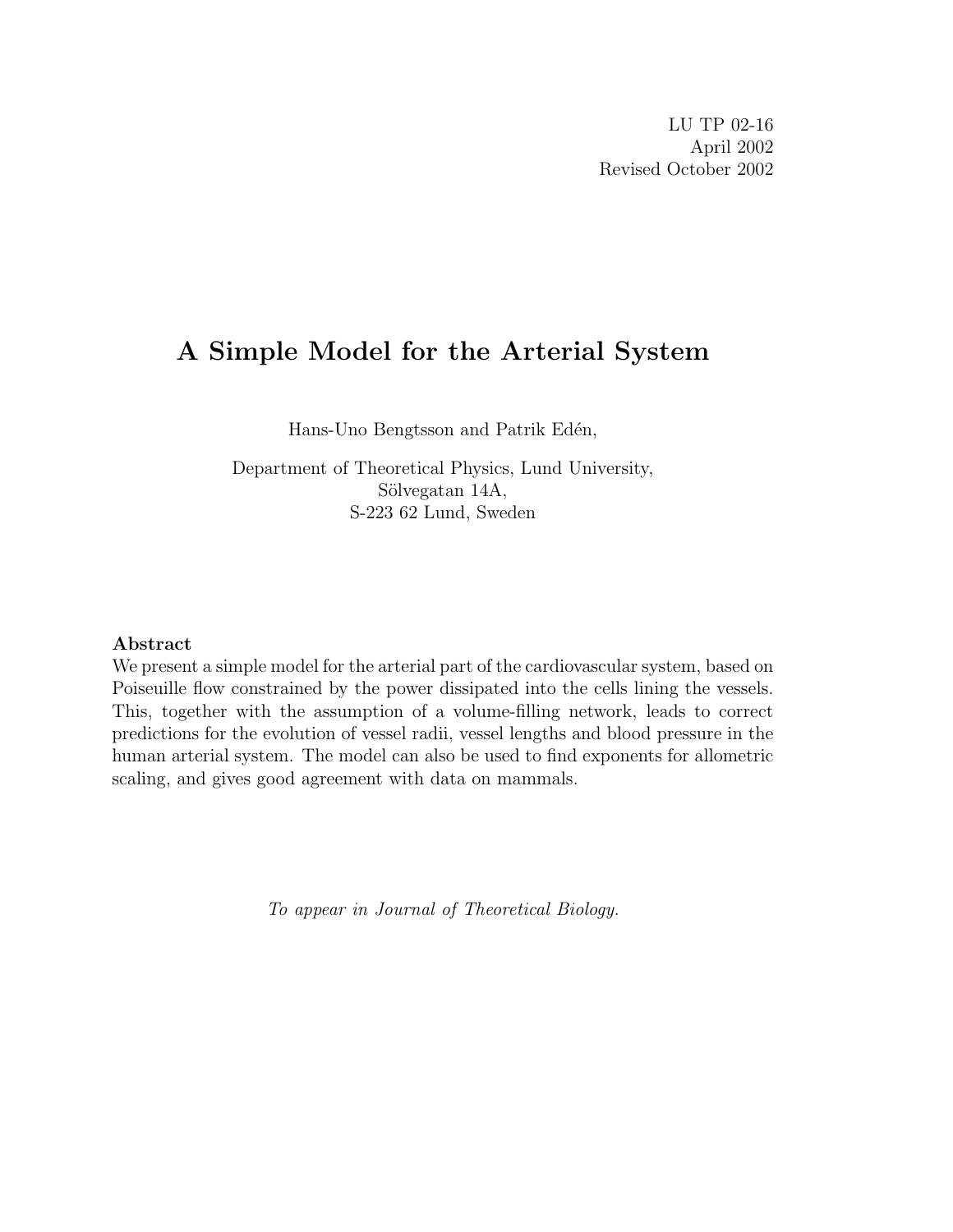## Introduction

In all but miniscule living organisms, branching networks are responsible for the transport of gases and nutrition. Extra interest in nutrition networks emerged from the suggestion (Dawson, 1991; West *et al.*, 1997) that the quasi-fractal structure could be the key to understanding allometric scaling, i.e., the observation that a biological quantity  $Q$  of an organism scales as the body mass  $M$  to some power  $b$ ,  $Q \propto M<sup>b</sup>$ . As the mass is related to volume, all quantities related to length, area or volume are expected to scale as the mass to an integer number of thirds. Frequently, however, data exhibit significant deviations from these exponents (Calder, 1984; Schmidt-Nielsen, 1984; Peters, 1983). For example, capillary density scales with an exponent between −0.2 and 0 (Schmidt-Nielsen & Pennycuick, 1961; Hoppeler *et al.*, 1981), and though the question is not fully settled (Dodds *et al.*, 2001), it appears that rest metabolism scales with an exponent close to 3/4, rather than the expected 2/3.

Though Dodds *et al.* (2001) present severe criticism of the West *et al.* model, which they find to rely on partly incorrect math, the central hypothesis - that fractal nutrition transport networks affect allometric scaling exponents - remains intriguing and worth further investigation. Inspired by the approach of West  $et al. (1997)$ , we present a simple model which correctly predicts the development of radii, lengths and pressure in the human arterial system. Related allometric scalings for aorta properties are in agreement with data, as is the scaling of capillary density.

# The Model

### The Network

The arterial network begins with one vessel (the aorta) and splits into many smaller vessels through subsequent branchings. We say that a vessel belongs to level  $k$  if there are k branches between the vessel and aorta. (Thus, aorta itself is the only vessel at level 0.)

In our model, each vessel is characterized by four relevant parameters: a radius R, a length L, an average speed of flow U, and a pressure difference  $\Delta P$  between its ends. The pulsatile nature of the flow necessarily implies that U,  $\Delta P$  and to some extent R, vary with time. However, as will be seen later, our results do not depend on the detailed properties of the oscillations. In the following, we will therefore let  $U, \Delta P$  and R refer to time-averaged quantities.

The distributions of vessel radii, vessel lengths, etc., at different levels k and in the arterial system as a whole, is a field of research in its own right (Zamir, 2001), which can be approached using computer simulations of stochastic processes with physiological constraints (Schreiner & Buxbaum, 1996). In this paper we focus, however, on average properties of the network, and for our purposes, a simple and more transparent model will suffice. We therefore assume that each level  $k$  is characterized by a typical radius  $R_k$ , a typical length  $L_k$ , a typical speed of flow  $U_k$ , and a typical pressure fall  $\Delta P_k$ , and assign these values to all vessels at level k. The four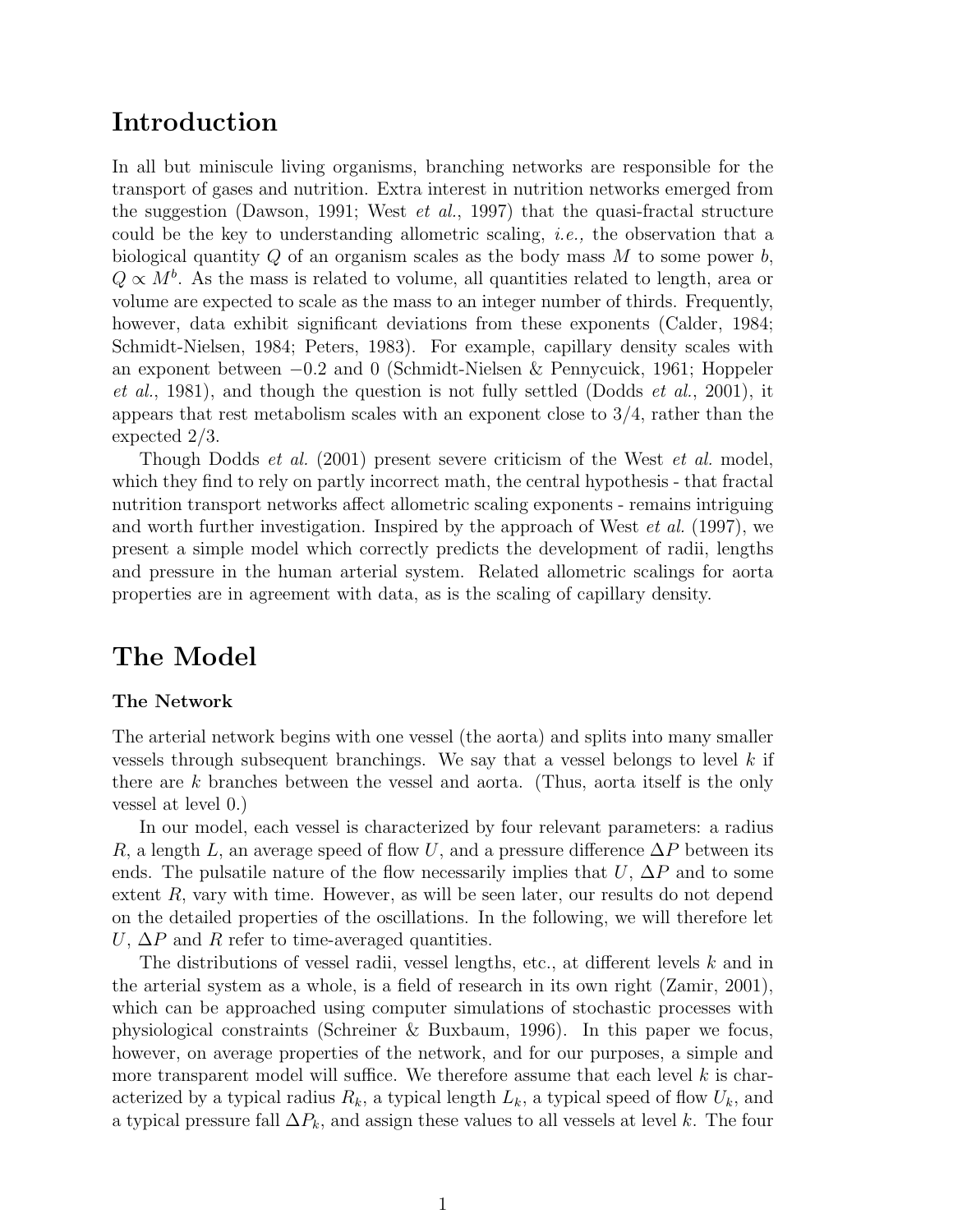typical values, together with  $N_k$ , the number of vessels at level k, fully characterize the level. Finally, we assume that there is a typical number of branches, c, from the aorta to a capillary, and assign all capillaries to a terminal level c.

For the calculations below, it is convenient to introduce the branching ratio

$$
n_k = \frac{N_k}{N_{k-1}},\tag{1}
$$

and the branchings parameters

$$
u_k = \frac{U_k}{U_{k-1}}, \quad r_k = \frac{R_k}{R_{k-1}}, \quad l_k = \frac{L_k}{L_{k-1}}, \quad \delta_k = \frac{\Delta P_k}{\Delta P_{k-1}}.
$$
 (2)

It is not uncommon to set all  $n_k = 2$ , *i.e.*, to assume all branchings to be bifurcations (Zamir, 2001; Schreiner & Buxbaum, 1996), and let trifurcations be represented by two bifurcations with a very short connecting segment. We present our model with general numbers  $n_k$ , as this will demonstrate that few of the results depend on their value.

### Branching Parameter Relations

Making four assumptions, we can express the branching parameters in terms of the branching ratio. The first three assumptions deal exclusively with the flow itself, and are independent of the actual structure of the network; furthermore, they are all local assumptions. Only the forth assumption addresses the structure of the network, a global assumption.

Assumption one is that the total volume flow is conserved, i.e., the same on any level;

$$
N_k \cdot \pi R_k^2 U_k = \text{constant},\tag{3}
$$

or

$$
n_k r_k^2 u_k = 1. \tag{4}
$$

In other words, we consider the body under reasonably invariant conditions, during wich no part of the cardiovascular network systematically accumulates blood for a long time. Thus, we consider time-scales such that oscillations of blood volumes are irrelevant.

Assumption two is that the flow through a vessel on any level is given by Hagen– Poiseuille's law,

$$
\pi R_k^2 U_k \propto \frac{\Delta P_k R_k^4}{L_k},\tag{5}
$$

or

$$
\frac{\delta_k r_k^2}{l_k u_k} = 1.
$$
\n<sup>(6)</sup>

This assumption is based on treating blood as a simple, incompressible fluid. Furthermore, we expect possible local turbulence, in the vicinity of branchings, to have negligible effect on the pressure fall over a whole vessel, and we neglect possible variations in viscosity. We note that, for time-averaged quantities  $U_k$  and  $\Delta P_k$ , Hagen– Poiseuille's law applies, also when the full flow is pulsatile (Womersley,  $1955a,b$ ).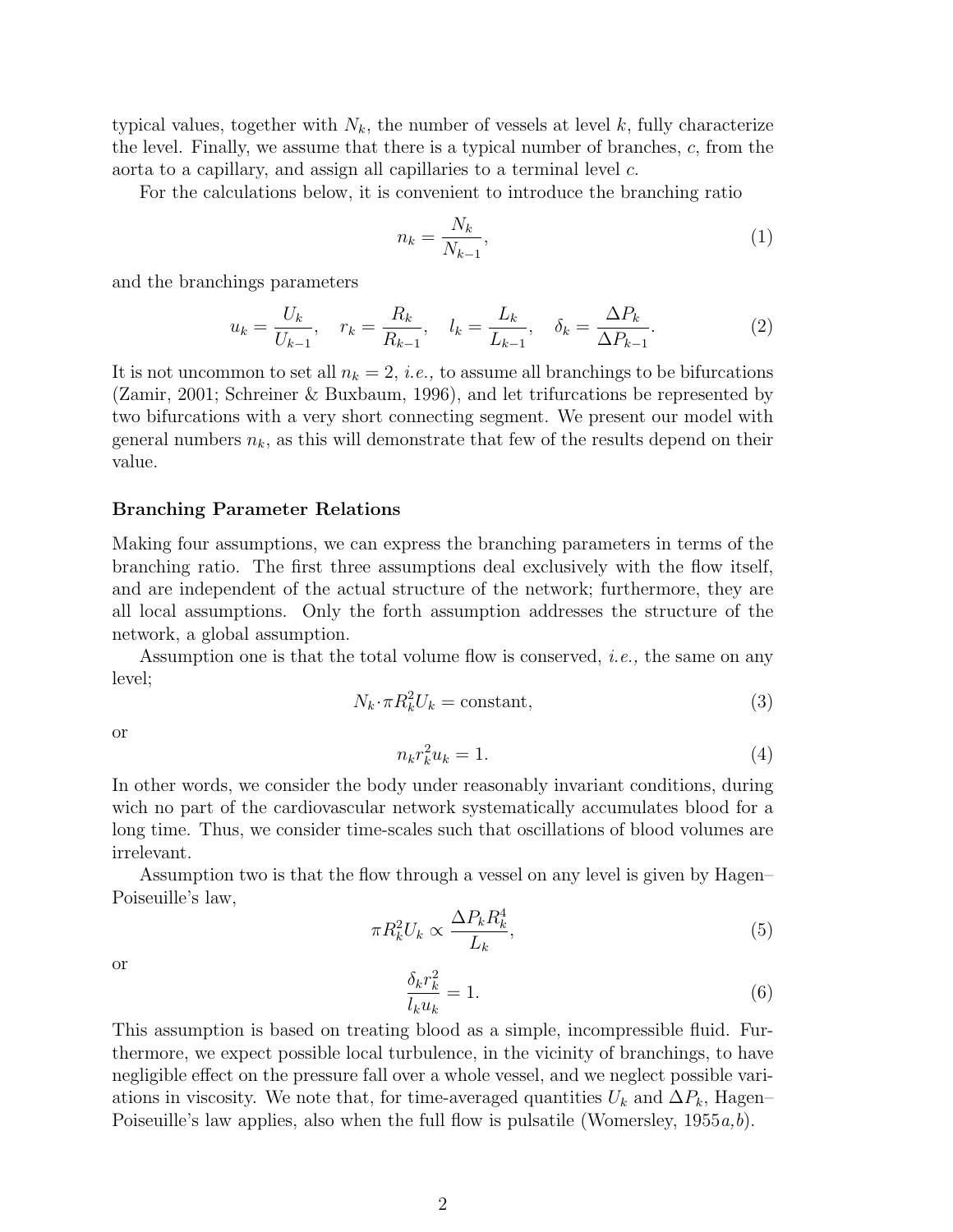Assumption three is that the power dissipated per unit mantle area is a constant,

$$
\frac{N_k \cdot \pi R_k^2 U_k \Delta P_k}{N_k \cdot 2\pi R_k L_k} = \text{constant},\tag{7}
$$

or

$$
\frac{\delta_k r_k u_k}{l_k} = 1.
$$
\n(8)

A quick order-of-magnitude estimate shows why the power dissipated per unit mantle area is an important quantity. The human rest metabolism of 100 W corresponds to a specific power of roughly 1 W/kg. Assuming this specific power not to be drastically different in the body cells and the body fluids, we find, using a typical cell size of  $10^{-5}$  m and a typical density of  $10^3$  kg/m<sup>3</sup>, a load of  $10^{-12}$  W or 1 pW per cell, which can be taken as a typical value. A flow causing a considerably higher load on the cells lining the mantle is presumably not very well adapted to the workings of the body. (Of course, during strenuous exercise, the power, and thus the load, can increase by a factor 10 or so.) On the other hand, there is no reason for the flow to be restricted in order to give a load appreciably lower than this.

Now, the number of capillaries in the human body is of the order of  $10^{10}$ , the average speed of flow through the capillaries is of the order of  $10^{-3}$  m/s and the radius of the capillaries is of the order of  $10^{-5}$  m. The pressure drop over the capillaries is roughly 20 mm Hg or  $3.10^3$  N/m<sup>2</sup>, giving a power of the order of 10 W. The length of a capillary being of the order of  $10^{-3}$  m, this power is dissipated over a mantle area of the order of  $10^3$  m<sup>2</sup>, representing in all approximately  $10^{13}$  cells; thus the power dissipated per unit mantle area translates into a load on each cell of the order of 1 pW, the typical value of the load.

From the above three assumptions we immediately find

$$
u_k = n_k^{-1/5}, \t\t(9)
$$

$$
r_k = n_k^{-2/5}, \t\t(10)
$$

and

$$
\frac{\delta_k}{l_k} = n_k^{3/5},\tag{11}
$$

irrespective of the structure of the network.

Assumption four, pertaining to the overall structure of the network, allows some leeway. A common and reasonable assumption is that the network is volume-filling, *i.e.*,  $N_k \cdot L_k^3$  = constant. This assumption gives  $l_k = n_k^{-1/3}$  $\kappa_k^{-1/3}$  and  $\delta_k = n_k^{4/15}$  $k^{4/15}$ . On the other hand, our discussion above of power per cell as a limiting factor shows the mantle area to be of importance; an alternative assumption might then be conservation of mantle area, i.e.,  $N_k \cdot 2\pi R_k L_k = \text{constant}$ , leading to  $l_k = n_k^{-3/5}$  $\frac{-3}{k}$  and  $\delta_k = 1$ . Obviously, neither alternative is true for the first few levels; however, both of them are a priori reasonable descriptions of possible network structures on the deeper levels, *i.e.*, for large  $k$ .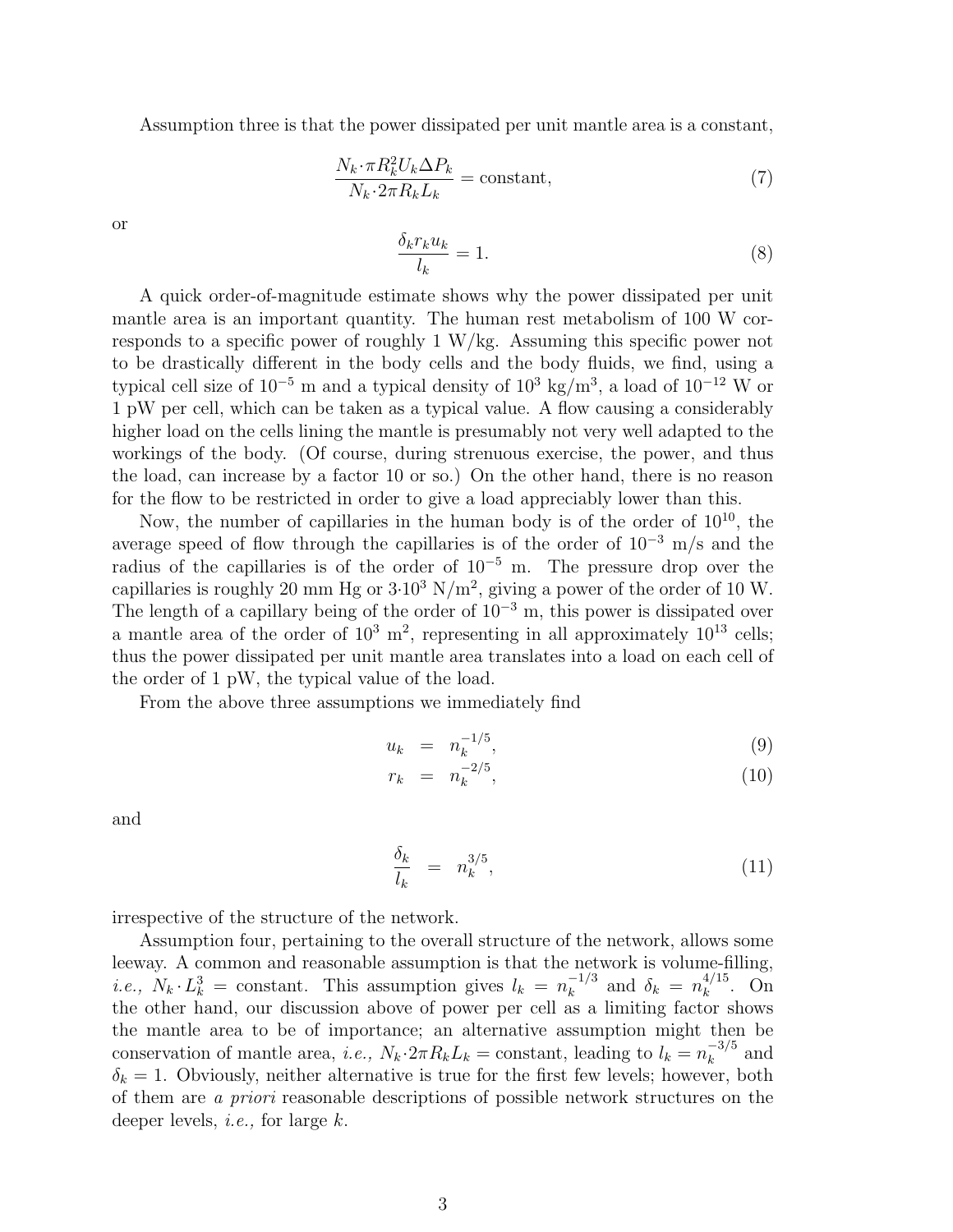In the following, we will actually assume a more general network structure defined by

$$
N_k \cdot R_k^{D_R} L_k^{D_L} = \text{constant},\tag{12}
$$

or

$$
n_k r_k^{D_R} l_k^{D_L} = 1,\t\t(13)
$$

giving

$$
l_k = n_k^{-\frac{1 - \frac{2}{5}D_R}{D_L}} \equiv n_k^{-\Gamma}
$$
\n(14)

and

$$
\delta_k = n_k^{\frac{3}{5} - \Gamma},\tag{15}
$$

and express our results in terms of the parameter  $\Gamma$ <sup>\*</sup>

### Metabolism Preview

Before we continue, let us have a quick look at the consequences for the metabolism assuming a self-similar network, i.e., constant branching ratio and branching parameters. The total arterial blood volume  $V$  is given by

$$
V = \sum_{k=0}^{c} n^{k} \cdot \pi R_{k}^{2} L_{k} = \pi R_{0}^{2} L_{0} \cdot \sum_{k=0}^{c} (n r^{2} l)^{k} = (r^{2} l)^{-c} \cdot \pi R_{c}^{2} L_{c} \cdot \frac{1 - (n r^{2} l)^{c+1}}{1 - n r^{2} l}.
$$
 (16)

Now, from the calculated scaling properties of the network,  $nr^2l = n^{\frac{1}{5}-\Gamma}$ , which means that for  $\Gamma > 1/5$ , the term  $(nr^2l)^{c+1}$  disappears in the large c limit. Making the further assumption that properties on the deepest (capillary) level,  $c$ , are independent of body mass  $M$ , and using the observation that total blood volume  $V$  is proportional to body mass, we find

$$
M \propto V \propto \frac{1}{1 - n^{\frac{1}{5} - \Gamma}} n^{c(\frac{4}{5} + \Gamma)},\tag{17}
$$

or

$$
N_c = n^c \propto M^{\frac{1}{\frac{4}{5}+\Gamma}}.\tag{18}
$$

Finally, the assumption that metabolic rate  $B$  is proportional to the volume flow (which is constant on all levels) yields

$$
B \propto \pi R_0^2 U_0 = N_c \cdot \pi R_c^2 U_c \propto M^{\frac{1}{\frac{4}{5}+\Gamma}}.
$$
 (19)

<sup>∗</sup>One possibility to determine the parameter Γ would be to demand that the total impedance P for the network,  $\propto \sum_{k} L_k/N_k R_k^4$ , be minimal, subject to the constraint of a fixed total arterial blood volume,  $\propto \sum_k N_k R_k^2 L_k$  (West *et al.*, 1997). Substituting for  $N_k$  from equation (12) and using the method of Lagrange multipliers, we are then to minimize the function  $F({R_k}, {L_k}) = \sum_{n=1}^{\infty} (n=4+D_{k-1}+D_{k-1})n^2-D_{k-1}+D_{k-1}+D_{k-1}+D_{k-1}+D_{k-1}+D_{k-1}+D_{k-1}+D_{k-1}+D_{k-1}+D_{k-1}+D_{k-1}+D_{k-1}+D_{k-1}+D_{k-1}+$  $k(R_k^{-4+D_R}L_k^{1+D_L} + \lambda R_k^{2-D_R}L_k^{1-D_L})$ . However, the set of equations  $0 = \partial F/\partial R_k$  and  $0 = \partial F/\partial L_k$ have solutions only if  $D_R + D_L = 3$ . Thus, impedance minimization is not robust against even small fluctuations of the total dimensionality, which are to be expected for a real, biological system. We will therefore not add impedance minimization to our list of assumptions.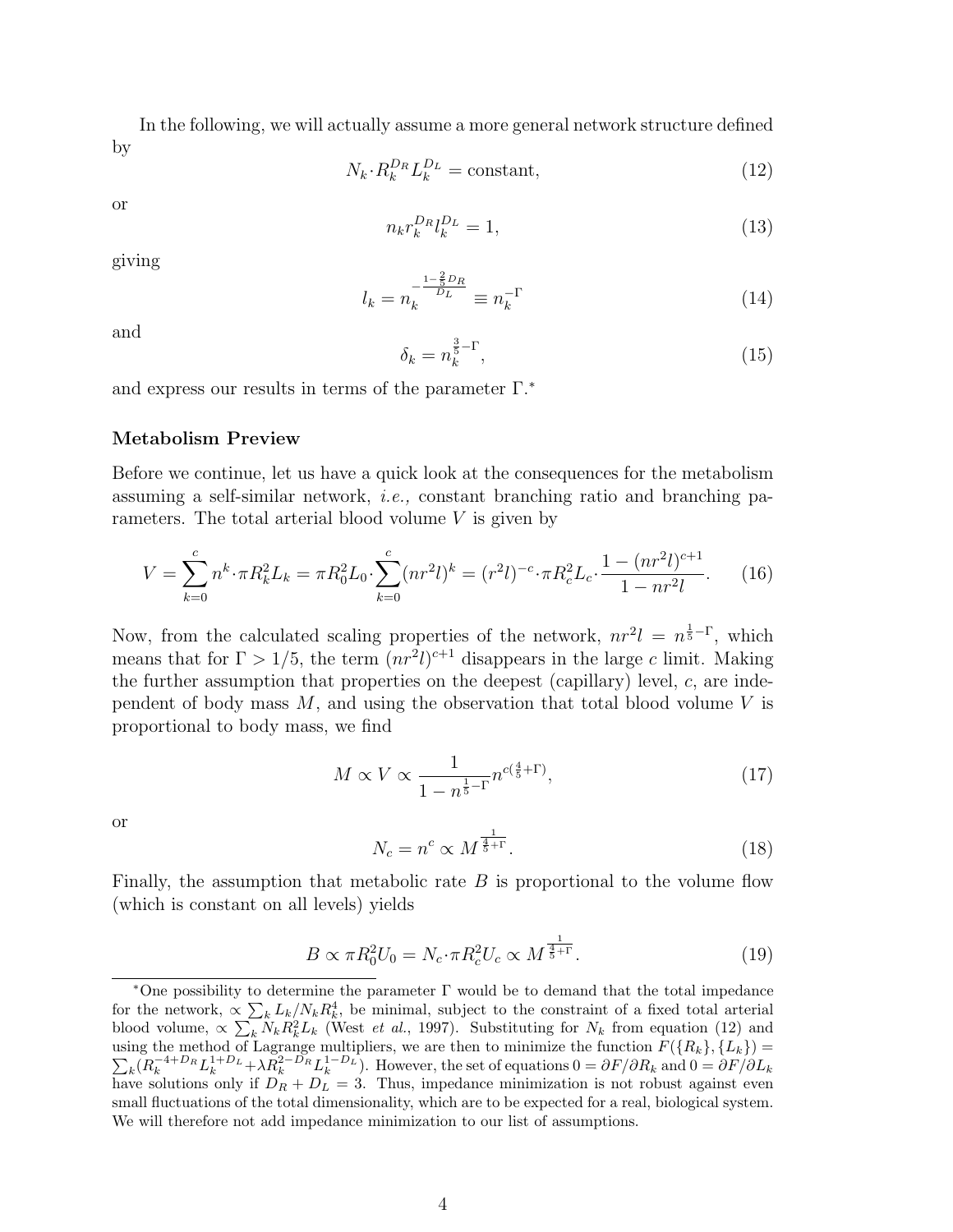

Figure 1: Logarithm of radius and length, respectively, as a function of the logarithm of number of vessels, at various levels in the human arterial system. The shaded areas cover the regions between lower range values (filled boxes) and upper range values (open boxes), as given in Schneck (2000). The straight lines represent model predictions.

The case  $\Gamma = 1/3$  (volume-filling network) gives a metabolism proportional to  $M^{15/17}$ ; the case  $\Gamma = 3/5$  (mantle area-preserving network) gives a metabolism proportional to  $M^{5/7}$ . The exponent 5/7 lies comfortably within the reported range for rest metabolism; 15/17 is definitely on the high side. However, in the next section we show that  $\Gamma = 1/3$  is supported by data on the human arterial system. Furthermore, 15/17 is a good exponent for the scaling of the number of capillaries,  $N_c$ . The different scaling exponents for  $N_c$  and B are further discussed below.

# Results

In our model for blood transport networks, each quantity Q has local, level-specific values  $Q_k$  and branching parameters  $q_k = Q_k/Q_{k-1} = n_k^{\Upsilon}$ , where  $n_k$  is the branching ratio at level k and  $\Upsilon$  is an exponent specific for Q. In this section we confront the model with data, both on the human arterial system and on allometric scaling.

### Human Arterial System

The exponent  $\Upsilon$  of the branching parameter is given by the slope of  $\ln(Q_k)$  as a function of  $\ln(N_k)$ ;

$$
\Upsilon = \frac{\ln(q_k)}{\ln(n_k)} = \frac{\ln(Q_k) - \ln(Q_{k-1})}{\ln(N_k) - \ln(N_{k-1})}.
$$
\n(20)

In Schneck (2000), the typical number of vessels are tabulated, together with ranges of radii and lengths, for several levels of the human vascular system. The data on the arterial system are illustrated in Fig. 1. Straight lines with slopes predicted by our model are inserted, to guide the eye.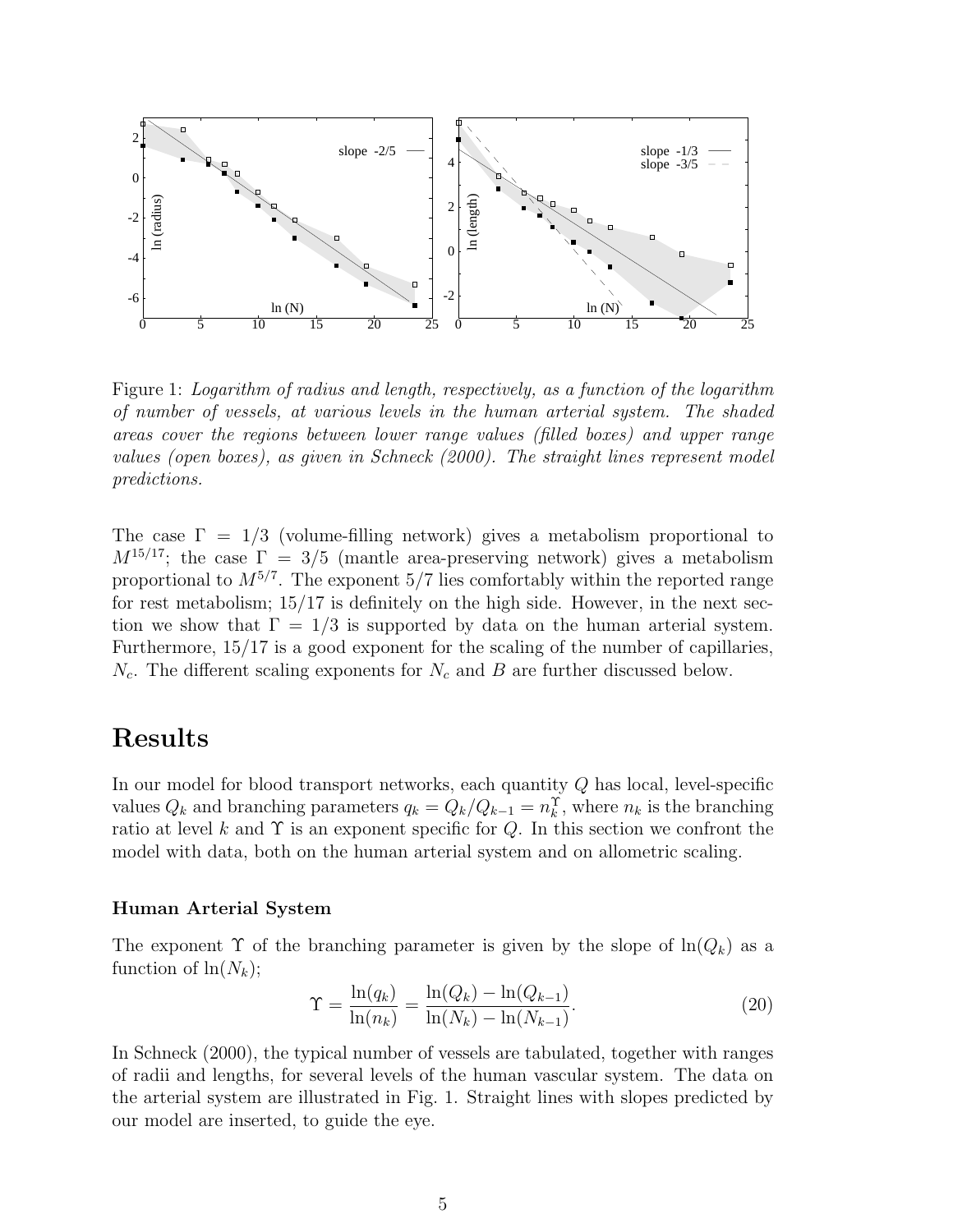The model prediction  $r_k = n_k^{-2/5}$  $k_k^{-2/5}$  agrees remarkably well with data, even close to the heart. This suggests that our neglect of the dampening of pulsatile flow does not introduce any appreciable errors. This is also supported by some simple phenomenology. Over the human arterial system, the amplitude of pressure oscillations drops from 20 mm Hg to almost nothing, while the average pressure drops from 100 mm Hg to 40 mm Hg, a considerably larger reduction.

The data on vessel lengths determine the parameter Γ. It should be noted that data on aorta length (at  $k = 0$ ) refer to total aortic length, not average uninterrupted distance between branch origins, as is the case for the other levels. Thus, the apparent fit to the slope  $-3/5$  at early levels is just an artefact of mixing different vessel length definitions, and we can conclude that the volume-filling network (slope  $-1/3$ ) is favoured by data on vessel lengths. Furthermore, as discussed below in connection to allometric scaling, data on pressure fall support  $\delta_k = n_k^{4/15}$  $\frac{4}{k}$ , related to  $\Gamma = 1/3$ , and disfavour  $\delta_k = 1$ , related to  $\Gamma = 3/5$ .

### Allometric Scaling

To be able to make predictions on allometric scaling, we add the assumption that capillary properties are fixed by cell properties, and hence are body mass independent. This implies that all scalings can be parameterized in terms of the number of capillaries,  $N_c$ .

The relation for quantity  $Q$  between level  $0$  (aorta) and level  $c$  (capillaries), is simply  $\overline{a}$ 

$$
Q_c = \left[\prod_{k=1}^c q_k\right] Q_0 = N_c^{\Upsilon} Q_0.
$$
\n(21)

For some quantities, *e.g.*, pressure and total blood volume, the global, cumulative quantity  $Q_{\Sigma} = \sum_{k} Q_k$  is of interest. The expression for  $Q_{\Sigma}$  greatly simplifies if we assume self-similarity,  $n_k = n$ . We then get

$$
Q_{\Sigma} = Q_0 \sum_{k=0}^{c} q^k = Q_0 \frac{1 - q^{c+1}}{1 - q} = \frac{Q_0 - qQ_c}{1 - q}.
$$
 (22)

In general, there are enough levels c for  $q \neq 1$  to imply that one of the terms  $Q_0$  or  $qQ_c$  dominates. Thus,  $Q_{\Sigma}$  scales either as its aorta value or as its capillary value. (If  $q_k = 1$ , as for flow, we have  $Q_{\Sigma} = Q_0(c+1) = Q_c(c+1)$  and we can let convenience govern our choice of associating  $Q_{\Sigma}$  with aorta or capillary level.)

Cumulative variables  $Q_{\Sigma}$  can be associated with aorta or capillary level even if the self-similarity assumption is relaxed. If  $q_k < 1$  and  $n_k = \bar{n}$  for sufficiently many initial levels  $k \leq k$ , we get  $Q_{\Sigma} = (Q_0 - \bar{q}Q_{\bar{k}})/(1 - \bar{q}) \sim Q_0$ . Similarly, if  $q_k > 1$  and sufficiently many final levels  $k \geq \tilde{k}$  have  $n_k = \tilde{n}$ , we get  $Q_{\Sigma} \sim Q_c$ .

Applying the expressions for  $Q_0$  and  $Q_\Sigma$  to our model, together with the reasonable constraint  $1/5 < \Gamma < 3/5$ , implies

Aorta radius, 
$$
R_0 \propto N_c^{2/5}
$$
, (23)

$$
Aorta length, L_0 \propto N_c^{\Gamma}, \tag{24}
$$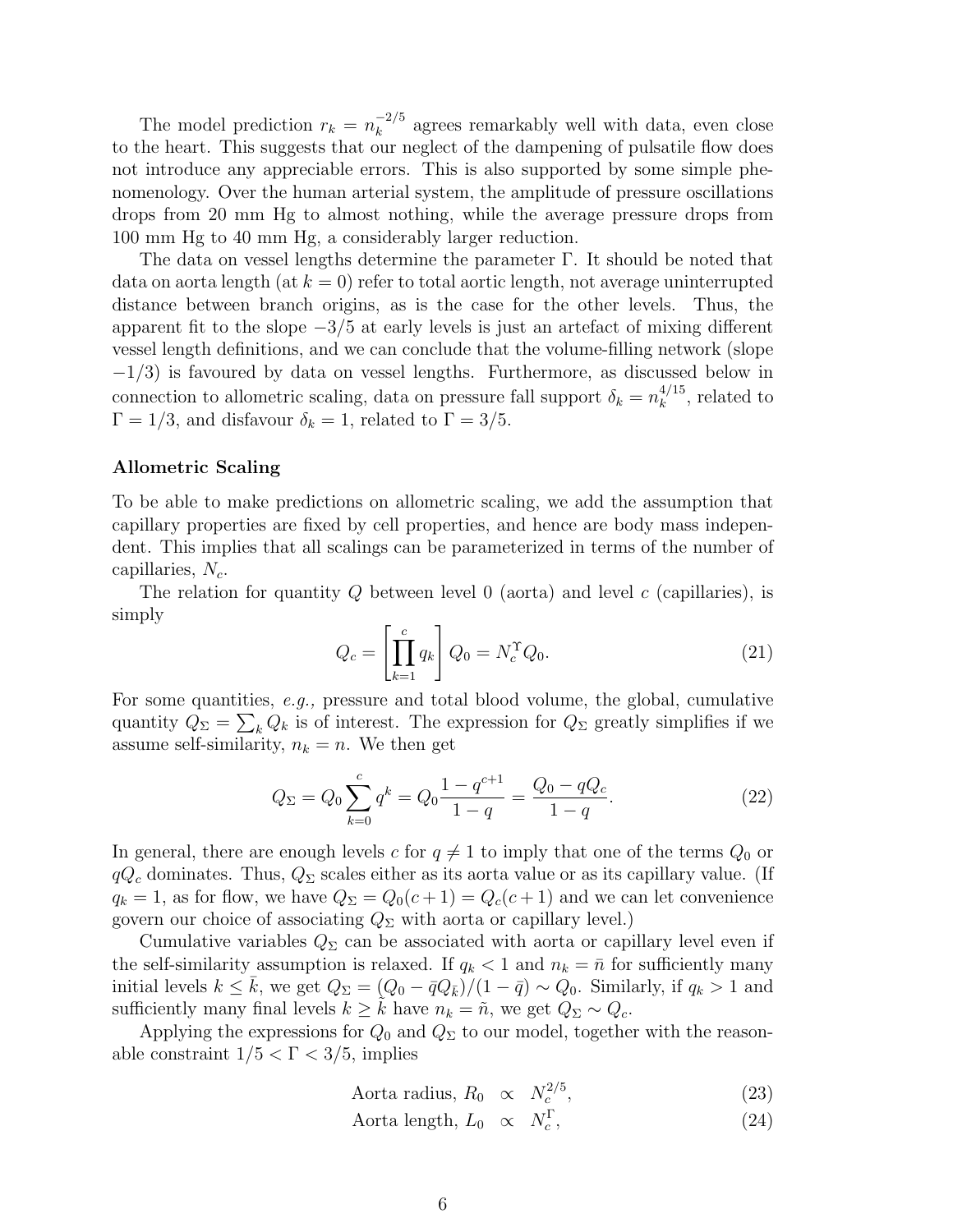$$
Arterial blood volume, V \propto N_c^{\Gamma + 4/5}, \tag{25}
$$

$$
Aorta mean pressure, P_0 = constant,
$$
\n(26)

and

Volume flow, 
$$
\Phi \propto N_c.
$$
 (27)

Here we have omitted all factors of capillary properties  $Q_c$ , assumed to be body mass invariant. We have chosen to present results for observables that can be independently measured. The performance of the model on these observables can be easily transferred to indirectly measured quantities, e.g., average circulation time,  $\propto V/\Phi$ , and aorta mean blood velocity,  $U_0 \propto \Phi/R_0^2$ . Some frequently discussed observables, e.g., heart frequency and oxygen affinity, are beyond the scope of our simple model.

We note that the time-averaged aorta pressure,  $P_0$ , is predicted constant by any model with  $\delta_k \geq 1$ . More discriminating is the relation between the total arterial pressure fall,  $\Delta P_{\Sigma}$ , and the pressure fall over the capillaries,  $\Delta P_c$ . For humans, the average aorta pressure is about 100 mm Hg and the pressure in the capillary ends are roughly 40 mm Hg and 20 mm Hg, respectively. Thus,  $\Delta P_{\Sigma}/\Delta P_c \approx$  $(80 \text{ mm Hg})/(20 \text{ mm Hg}) = 4$ . This disfavours models where  $\delta_k \approx 1$ , since they predict  $\Delta P_{\Sigma}/\Delta P_c \approx c = \ln(N_c)/\ln(c)$ , which is  $\approx 35$  for  $n = 2$  and  $\approx 20$  for  $n = 3$ . Instead, we find support for self-similar networks with  $\delta \approx 4/3$ , since these models give  $\Delta P_{\Sigma}/\Delta P_c \approx \delta/(\delta - 1)$ . Our model with  $\delta = n^{4/15}$  gives  $\delta \approx 1.20$  for  $n = 2$ , and  $\delta \approx 1.34$  for  $n = 3$ , resulting in the predictions  $\Delta P_{\Sigma}/\Delta P_c \approx 6$  and 4, respectively. Both these numbers are in reasonbale agreement with data, considering the rough estimates involved in the calculation. This is the only result here presented that depends on the actual value of the branching number  $n$ .

Data show that the total blood volume is proportional to the body mass (Stahl, 1967; Prothero 1980). If this holds also for the arterial blood volume, our model predicts allometric scaling exponents as in Table 1. These agree well with data, except for cardiac output  $\Phi$ . However, as pointed out by Dodds *et al.*, in a resting body, blood does not flow through all capillaries. The total number of capillaries is probably better associated with maximal blood flow, which is indeed thought to scale with an exponent closer to unity (Bishop, 1999).

Thus, blood flow in a resting body, and the rest metabolism, are beyond the scope of simple models of this kind. However, we conclude that our model gives correct answers to the questions it actually addresses. We find good agreement with data on capillary density and with data on vessel radii, vessel lengths and blood pressure in the human arterial system. The allometric scaling of corresponding aorta quantities also agrees well with data, suggesting that the model is applicable to all mammals.

#### Acknowledgments

This work was supported in part by the Swedish Research Council.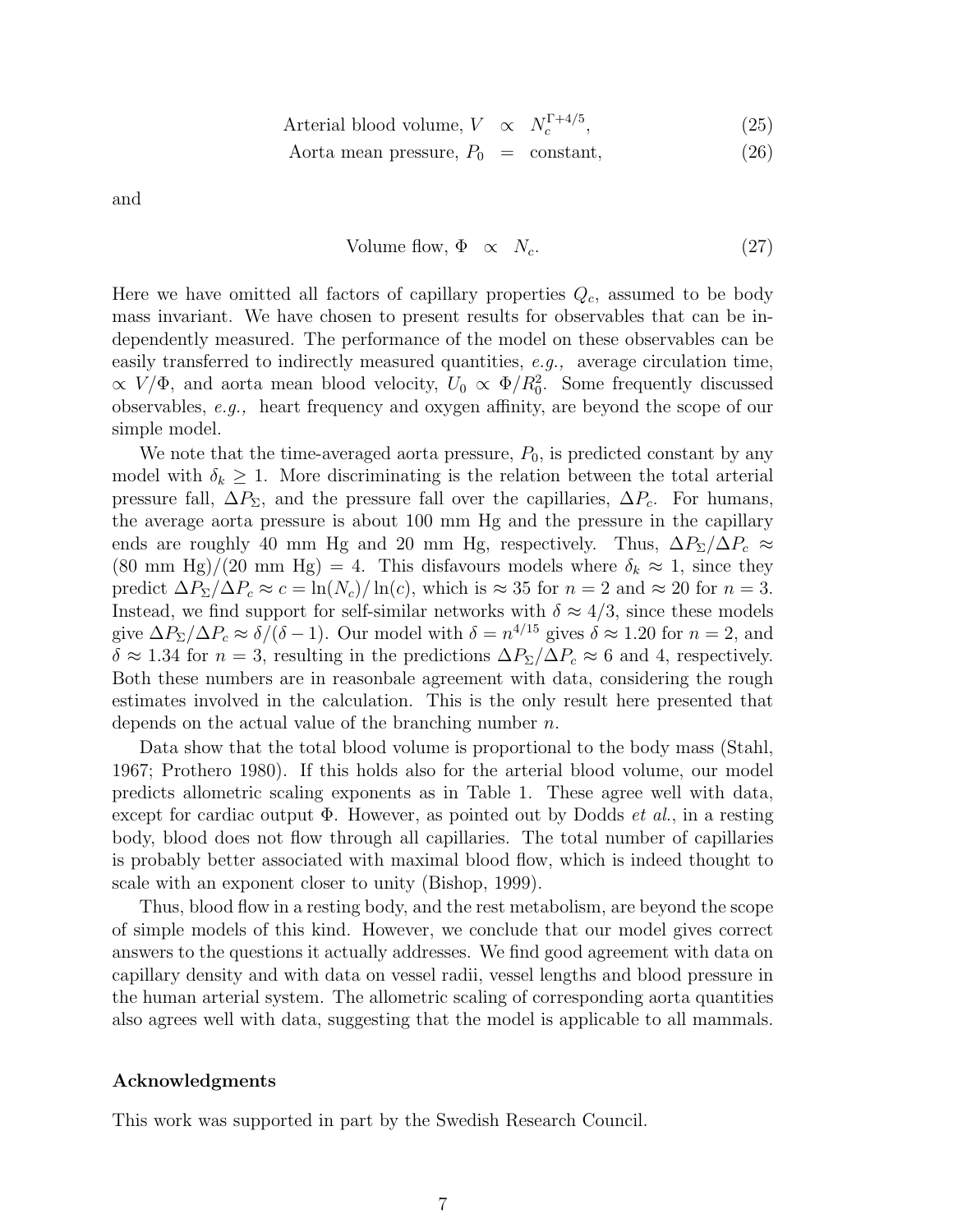| Variable                     | Model $(\Gamma = \frac{1}{3})$ | Data                                                                                                                 |
|------------------------------|--------------------------------|----------------------------------------------------------------------------------------------------------------------|
| Blood volume V               | $\equiv$ 1                     | 1.02 (Stahl, 1967), 0.99 (Prothero 1980)                                                                             |
| Capillary density<br>$N_c/M$ |                                | $-\frac{2}{17}$ = -0.12 -0.14 (Schmidt-N. & Pennycuick, 1961),<br>$-0.21$ to $-0.07$ (Hoppeler <i>et al.</i> , 1981) |
| Aorta radius $R_0$           | $\frac{6}{17}$ = 0.35          | $0.41$ (Clark, 1927), 0.36 (Holt <i>et al.</i> , 1981)                                                               |
| Aorta length $L_0$           | $\frac{5}{17}$ = 0.29          | $0.32$ (Holt <i>et al.</i> , 1981)                                                                                   |
| Aorta pressure $P_0$         | $\overline{0}$                 | $\approx 0$ (Schmidt-Nielsen, 1984; Calder, 1984)                                                                    |
| Volume flow $\Phi$           | $\frac{15}{17}$ = 0.88         | $0.81$ (Stahl, 1967), 0.79 (Holt <i>et al.</i> , 1968),<br>$0.75$ (White <i>et al.</i> , 1986)                       |

Table 1: Comparison of model predictions and data on allometric scaling exponents. The exponent for blood volume is fixed to 1, and the other exponents are model predictions. Data are from the compilations in Calder (1984) and Schmidt-Nielsen (1984).

## References

- Bishop, C.M. (1999) The Maximum Oxygen Consumption and Aerobic Scope of Birds and Mammals: Getting to the Heart of the Matter. Proc. Roy. London B 266, 2275-2281.
- Calder, W.A. (1984) Size, Function and Life History. Cambridge, MA: Harvard Univ. Press.
- Clark, A.J. (1927) Comparative Physiology of the Heart. New York: Macmillan.
- Dawson, T.H. (1991) Engineering Design of the Cardiovascular System of Mammals. Englewood Cliffs, NJ: Prentice Hall Biophysics and Bioengineering Series.
- DODDS, P.S., ROTHMAN, D.H., & WEITZ, J.S. (2001) Re-examination of the " $3/4$ -law" of Metabolism. J. Theor. Biol. 209, 9-27.
- HOLT, J.P., RHODE, E.A., & KINES, H. (1968) Ventricular Volumes and Body Weight in Mammals. Amer. J. Physiol. 215, 704-715.
- Holt, J.P., Rhode, E.A., Holt, W.W., & Kines, H. (1981) Geometric Similarity of Aorta, Venae Cavae, and Certain of their Branches in Mammals. Amer. J. Physiol. 241, R100-R104.
- HOPPELER, H., MATHIEU, O., WEIBEL, E., KRAUER, R., LINDSTEDT, S., & Taylor, C. (1981) Design of Mammalian Respiratory System VIII. Capillaries in Skeletal Muscles. Respir. Physiol. 44, 129-150.
- PETERS, R.H. (1983) The Ecological Implications of Body Size. Cambridge: Cambridge Univ. Press.